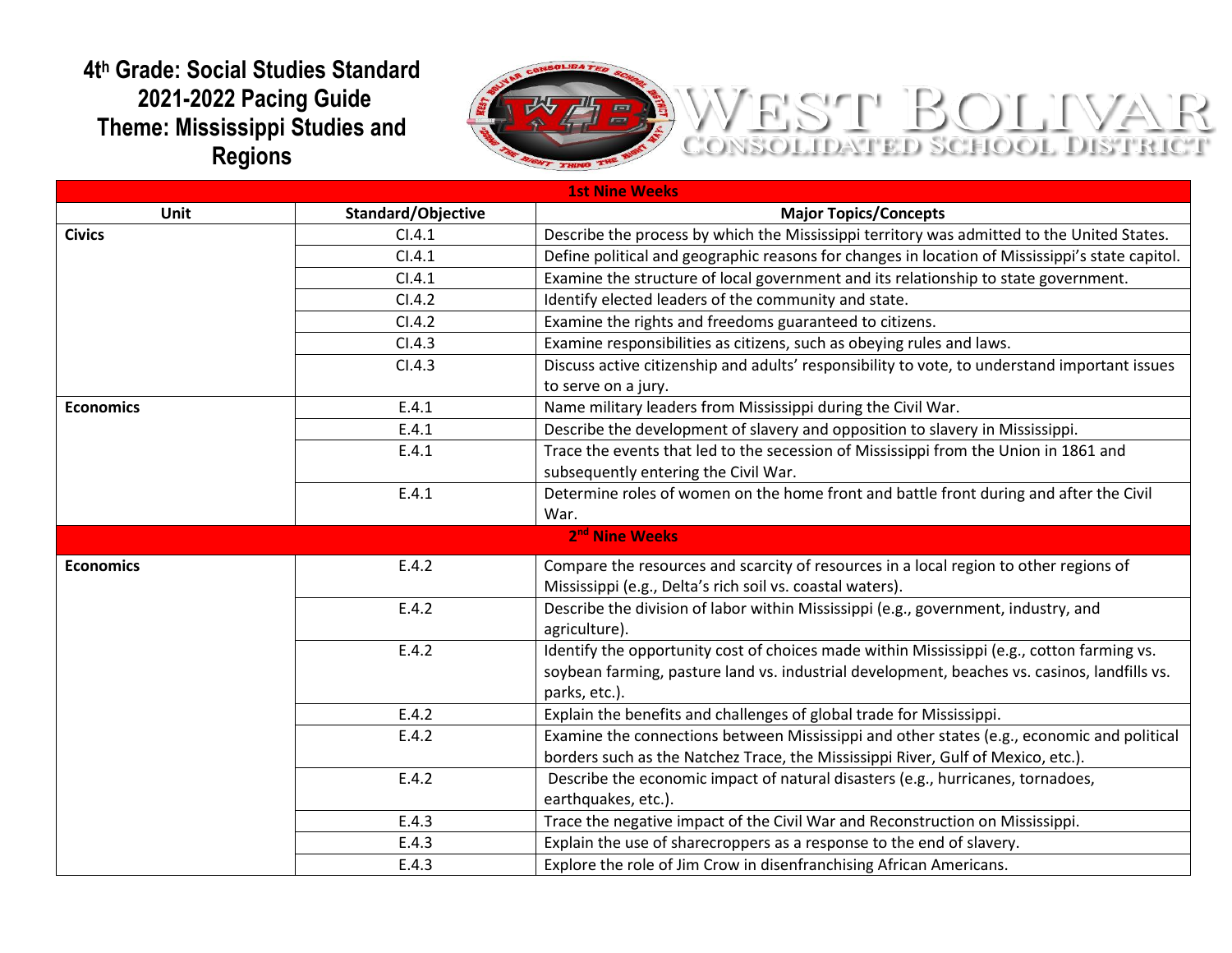| <b>Civil Rights</b> | CR.4.1 | Name important people of the modern Civil Rights Movement, including Martin Luther            |
|---------------------|--------|-----------------------------------------------------------------------------------------------|
|                     |        | King, Jr., Rosa Parks, Medgar Evers, James Meredith, Fannie Lou Hamer, Charles Evers, etc     |
|                     | CR.4.1 | Identify and explain events of the modern Civil Rights Movement, including the Brown          |
|                     |        | decision of 1954, Jim Crow laws, the Freedom Riders (Goodman, Chaney, Schwerner), the         |
|                     |        | Ole Miss Riots (James Meredith).                                                              |
|                     | CR.4.1 | Describe the benefits of the Civil Rights Act of 1964, the Voting Rights Act of 1965, and the |
|                     |        | Brown v. Board of Education Supreme Court Case of 1954.                                       |
|                     | CR.4.1 | Define vocabulary associated with the modern Civil Rights Movement including                  |
|                     |        | discrimination, prejudice, segregation, integration, suffrage, and rights.                    |
|                     | CR.4.2 | Define culture in Mississippi.                                                                |
|                     | CR.4.2 | Recognize ways people celebrate their diverse cultural heritage (literature, language,        |
|                     |        | games, songs, dances, holidays, etc.).                                                        |
|                     | CR.4.2 | Analyze ways people celebrate their diverse cultural heritage.                                |
|                     |        |                                                                                               |
|                     |        | 3rd Nine Weeks                                                                                |
| Geography           | G.4.1  | Compare and contrast the ten geographical regions of Mississippi in terms of soil,            |
|                     |        | landforms, etc.                                                                               |
|                     | G.4.1  | Illustrate major natural resources and deposits throughout on a map. Ex. Oil, agriculture,    |
|                     |        | etc.                                                                                          |
|                     | G.4.2  | Compare the resources and scarcity of resources in a local region to other regions of         |
|                     |        | Mississippi (e.g., Delta's rich soil vs. coastal waters).                                     |
|                     | G.4.2  | Describe the division of labor within Mississippi (e.g., government, industry, and            |
|                     |        | agriculture).                                                                                 |
|                     | G.4.2  | Describe the opportunity cost of choices made within Mississippi (e.g., cotton farming vs.    |
|                     |        | soybean farming, pasture land vs. industrial development, beaches vs. casinos, landfills vs.  |
|                     |        | parks, etc.).                                                                                 |
|                     | G.4.2  | Explain the benefits and challenges of global trade for Mississippi.                          |
|                     | G.4.2  | Examine the connections between Mississippi and other states (e.g., economic and political    |
|                     |        | borders such as the Natchez Trace, the Mississippi River, Gulf of Mexico, etc.).              |
|                     | G.4.2  | Describe the economic impact of natural disasters (e.g., hurricanes, tornadoes,               |
|                     |        | earthquakes, etc.).                                                                           |
|                     | G.4.3  | Identify representations of Mississippi using technology, maps, and globes.                   |
|                     | G.4.3  | Distinguish between cardinal and intermediate directions (e.g., north, northeast,             |
|                     |        | northwest, southeast, southwest, east, and west).                                             |
|                     | G.4.3  | Locate Mississippi and the United States using maps and globes.                               |
| <b>History</b>      | H.4.1  | Define symbols and customs                                                                    |
|                     | H.4.1  | Identify school, community, state and national symbols (e.g., school mascot, community        |
|                     |        | logo, Mississippi state flag, United States flag, American eagle, etc.).                      |
|                     | H.4.1  | Identify the Pledge of Allegiance and other patriotic songs as expressions of patriotism.     |